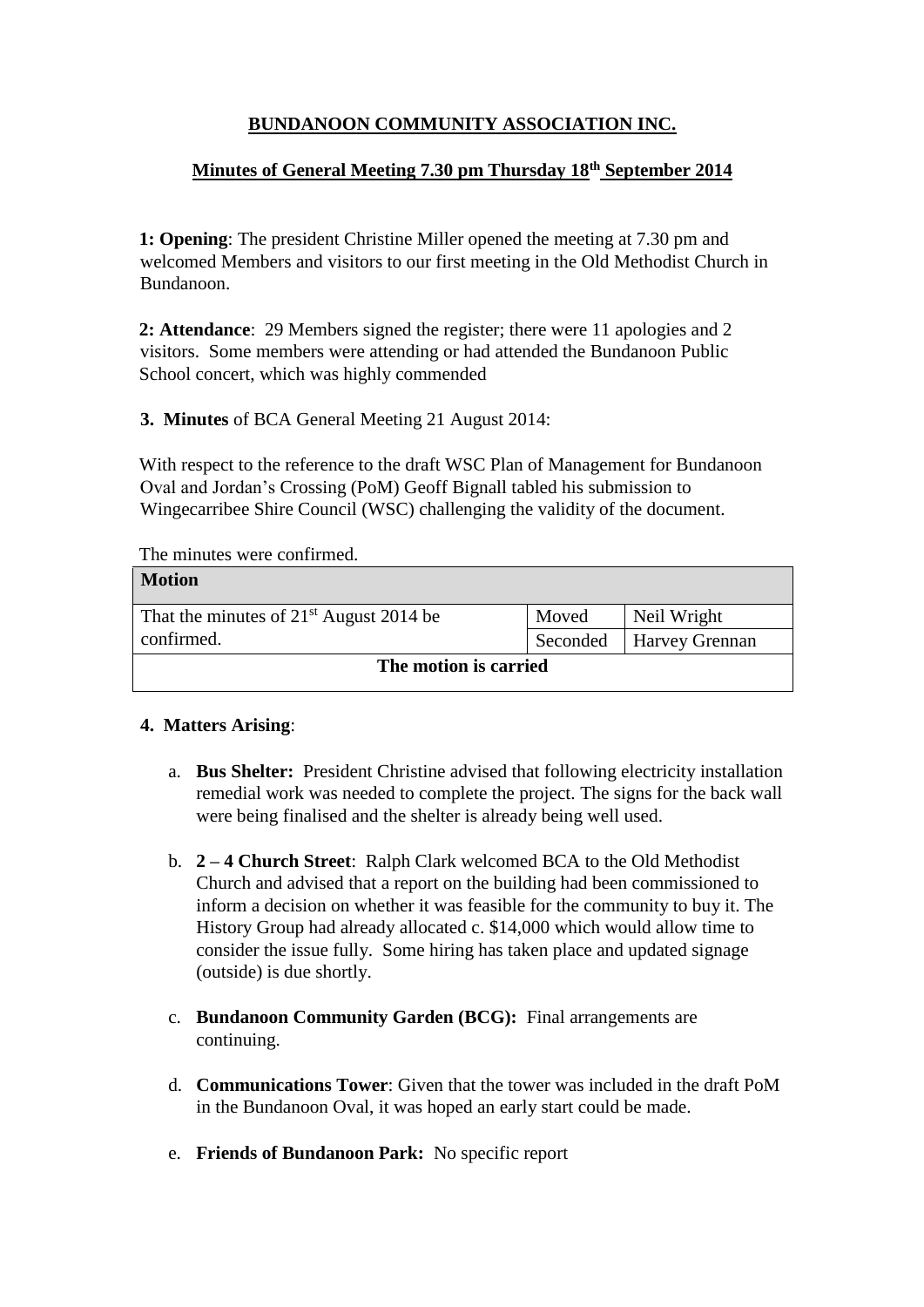### f. **NBN:** No further report.

#### **5. President's Report**

President Christine acknowledged the election of Duncan Gair as mayor and Graham McLaughlin as Deputy Mayor at the WSC Elections held on 17 September.

**PoM:** Christine tabled the BCA response submitted to WSC on the draft PoM, and thanked John Desmond for the work he did helping to prepare it. She expressed regret that earlier animosities on the issue had apparently not been put aside and believed this had not been constructive.

**Green Team Daffodils**: Following the theft of blooms from the display at the town entrance, a letter will go to WSC requesting signage be considered. **Philip Street:** Work to create one-way traffic to improve school safety will commence next January. WSC has agreed the gum trees scheduled for removal can be left as they are, and improvements to parking arrangements are being considered. It is expected there will be final advice prior to commencement of the works. **Convenors' Meeting 2 September:** As required by the BCA Constitution, SubCommittee protocols and delegations are being formulated, and final drafts will be completed at the next such meeting on 28 October.

The "Spice it Up" dinner on 14 October is for sub-committee members to get together, and others who volunteer in the village will be welcomed.

**Upstairs Downstairs 4 October:** \$10: Doors open 6.30 for the audience to bring their own food and get together with their table, the show commences at 8pm. **BCA Committee:** Patrick Fitzgerald will leave Bundanoon early in 2015, and advised the Committee that Bill Whiting was keen to be involved in his stead. As the BCA Committee has been operating without all places filled, Bill was asked to consider becoming a casual vacancy fill asap, which he is happy to accept. The Committee is seeking the support of this meeting for that decision - the meeting endorsed the decision.

**Dog Off-leash Area:** Following recent fines for people with dogs off leash in the Park, there was strong interest in an off-leash area perhaps in Boontanoon Park, between Ferndale and Old Wingello Roads. Although a petition was circulating, it is understood WSC prefers letters on such matters.

**Leaver Park:** Endangered species have been identified in Leaver Park, which opens the possibility of funding under the NSW Government Trust Restoration and Rehabilitation Program, and an application is being prepared. Pat Hall explained the Great Eastern Range Program, which also provided opportunities for funding restoration work in this area.

**Cycle Safety:** Work on a submission for cycle access in the rail corridor to Exeter is planned for 2015.

**MP Visit:** Local Federal Member Angus Taylor will be visiting Bundanoon on 19 September.

**Hotel Palm Tree**: Advice received that the tree would not need to be removed. **Australian World Orchestra**: Flyers tabled for concert here 15 November.

#### **6. Treasurer's Report**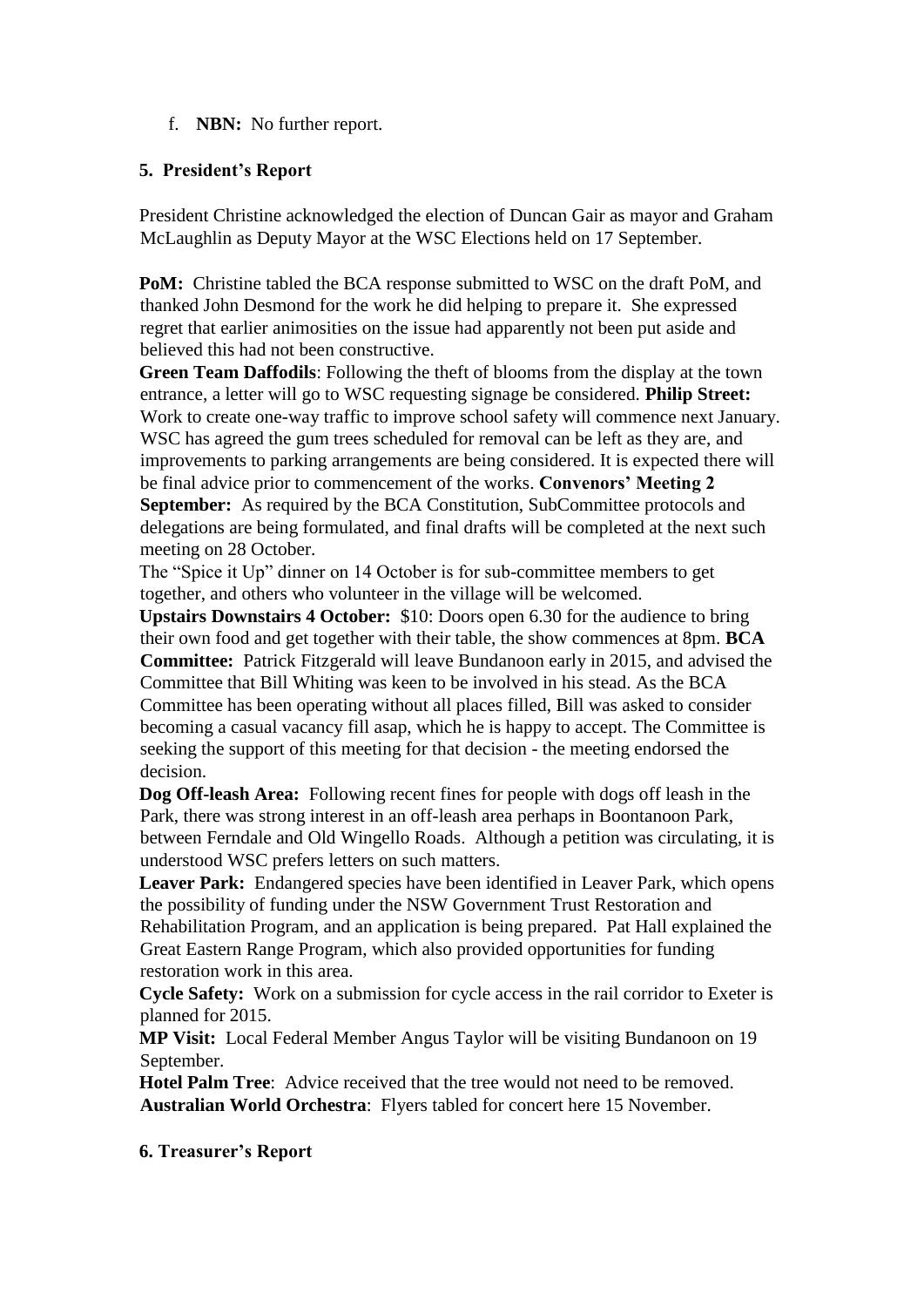Sandra Nicholls tabled the full Balance Sheet for August 2014, together with the draft Summary BCA Financial Position Document which was circulated in the meeting. The result was normal for this time of the year with a surplus of about \$2,500. Further work was in hand to facilitate preparation of the Summary Document on MYOB, and a comment was made about the need to appreciate the annual as well as the monthly financial position. Clarification of  $150<sup>th</sup>$  Anniversary expenditure was sought.

| <b>Motion</b>                            |          |                          |
|------------------------------------------|----------|--------------------------|
| That the Treasurer's Report be accepted. | Moved    | <b>Christine Janssen</b> |
|                                          | Seconded | <b>Bruce Marshall</b>    |
| The motion is carried                    |          |                          |

### **7. Correspondence**

Tabled as follows, including:

**IN:** WSC advising its leasing policies for Not-for Profit Organisations using its facilities.

SHBC advising that Winterfest had been nominated for an award as a successful community event; and Lisa Stuart is preparing the needed documentation in response.

Bundanoon Highland Gathering advising that BCA no longer needed to be on the Brigadoon Committee.

A resident, sharing concern about Sulphur-Crested Cockatoos.

**OUT:** WSC BCA Submission to WSC on the PoM.

#### **8. Membership**

Ann McCarter's report showed an increase of membership to 495, and since 64 renewals are outstanding, final reminders will be sent shortly

#### **9: Bundanoon 150th Anniversary**

Christine Janssen reported that the calendar for 2015 was filling up well, and enthusiasm continues with ideas and plans being well shared. The Bundanoon School Principal assured the meeting of the School's strong support for the year's program.

### **10: Sub-Committee Reports**:

Written reports from Sub-Committees were tabled.

**Arts Bundanoon** Convenor Greg Slater reported that advance bookings were low both for the Gala Concert on 20 September, and the dinner package with the Terrace Café. About 110 patrons were needed for the Concert to break even.

**Melting Pot Theatre** convenor Patrick Brennan reported on the successful Melting Pot Theatre event on the preceding Sunday, and outlined the programs in prospect, including the Bijou evening on 9 November.